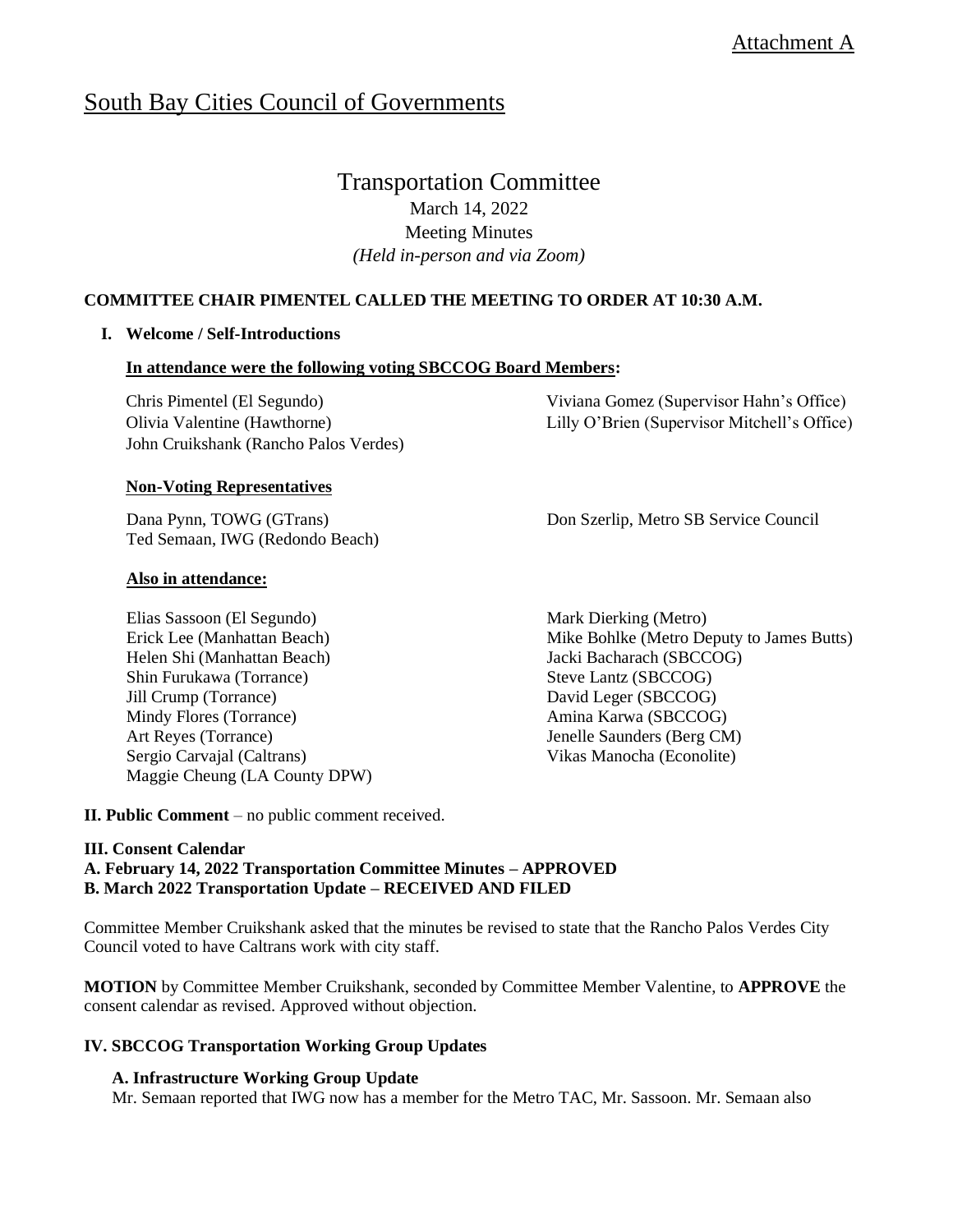briefed the committee on IWG's March presentation by ParkNav which provides intelligent parking solutions to cities.

#### **B. Transit Operators Working Group Update**

Ms. Pynn reported that the group received updates for Measure R and Measure M Metro Budget Requests this month. The group also discussed the need to begin planning transportation projects for the 2028 Olympics. The group continued to discuss COVID updates and driver shortages and the collective effect the driver shortage is having on their systems.

#### **C. Metro Service Council**

Mr. Szerlip shared that the Service Council received an extensive report on Metro's contract transit services and received a much-delayed station evaluation program in which Metro evaluates every rail station and bus stop within Metro's network. The Council was asked to submit letters of support once again for the capital program for electric buses as well as funding to improve the stations along the C line that currently have the capacity to handle two-car trains rather than the standard three-car platforms. Metro conducted four different walking tours to get people familiar with the potential routes that would extend the C (Green) Line from its current terminus in El Segundo to Torrance. The public had the opportunity to ask their questions about the extensions within the Redondo Beach and Lawndale areas.

# **V. Caltrans District 7 South Bay Projects Update**

Mr. Carvajal did not report any new project updates. He reminded the committee that the 2022 SHOPP will be adopted at the March CTC meeting as well as the STIPP projects. Mr. Carvajal will distribute the adoption lists for both funding programs once they are approved by CTC.

#### **VI. Measure R And Measure M Metro Budget Request Update**

Mr. Lantz reported that SBCCOG has submitted the Measure R and Measure M budget requests to the Metro planning and highway departments which will work on Measure R projects first, followed by the Measure M projects. Mr. Lantz expects Metro will have funds available for Measure R after the new fiscal year begins in July, and the Measure M program in September. SBCCOG has asked the cities with those projects to carefully track the status of approval of those projects by Metro Board because they may start funding agreements immediately after approval.

# **VII. Crenshaw/LAX Line Operating Plan Update**

This item was removed from the agenda to be brought back at the April meeting.

#### **VIII. Metro Construction Market Analysis – Construction Cost Increase Index**

Mr. Lantz explained to the Committee that it is an assessment of what construction projects Metro can reasonably complete without facing new budget shortfalls. He noted that Metro has experienced significant cost overruns on all capital projects. Ms. Bacharach added that the SBCCOG has been asking Metro to evaluate its ability to not only fund the capital projects but fund the operation of those lines once opened.

Mr. Szerlip asked if Metro is still pursuing a free-fare policy. Mr. Lantz explained that they are. Ms. O'Brien noted that the Metro Board has taken action to not use operations funding for the free-fare program and that funding must come from other sources, so it's not impacting the operating cost overrun issue.

Committee Chair Pimentel asked Mr. Lantz if this issue impacts any South Bay projects or priorities. Mr. Lantz shared that it is too early to tell.

# **IX. Metro I-405 CMCP Projects List**

Mr. Lantz reported that Metro is developing a comprehensive multi-modal corridor plan so that Metro can apply for state congestion relief program funding. Mr. Lantz and Mr. Leger sent out the list of South Bay multi-modal